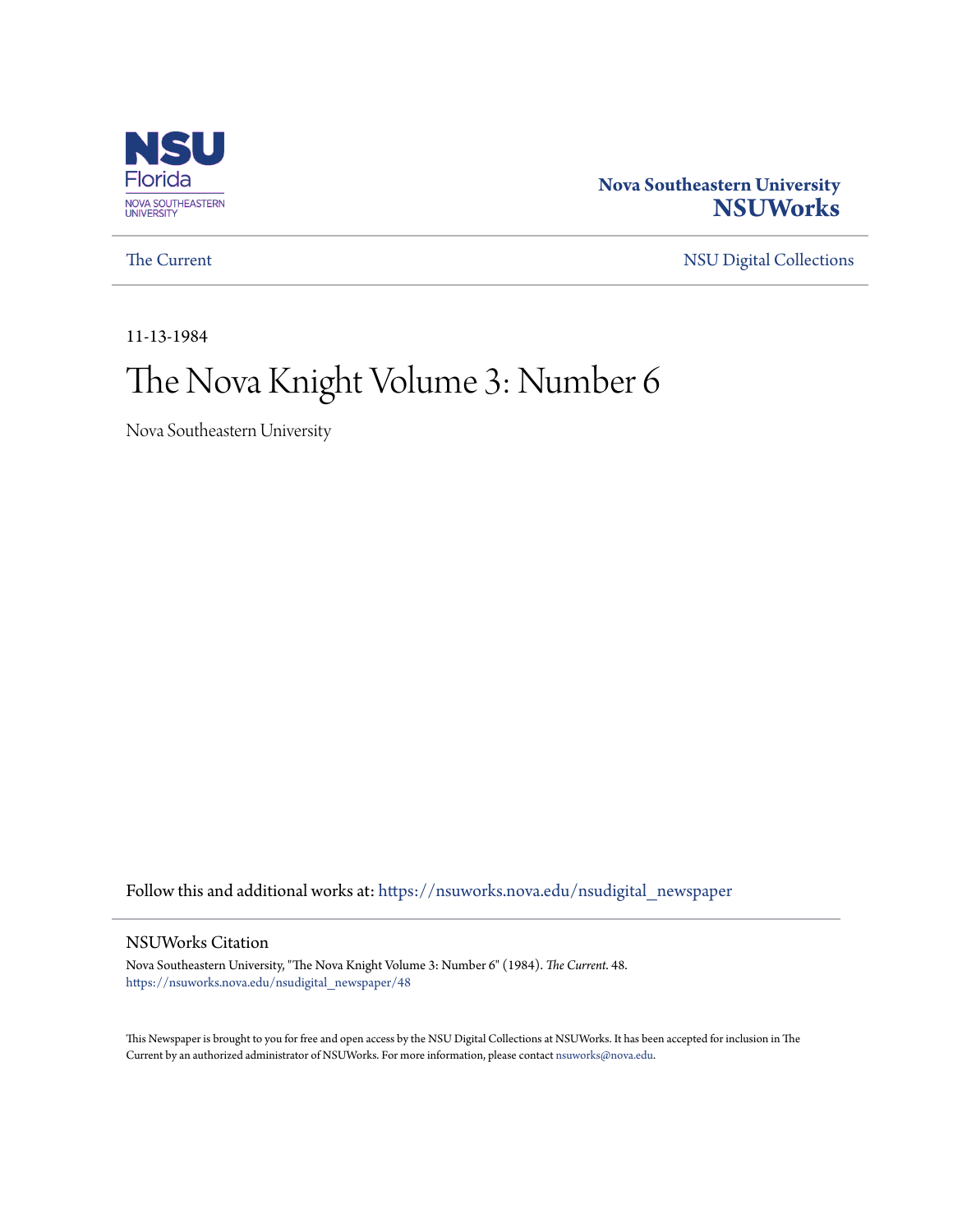

## **THE** NOVA. KNIGHT

..

November 13, 1984

# *The Roce is* OveR.

votes in all but two areas, Minnesota of state employee<br>and the District of Columbia. He won (approved by 72%). Reagan. In Broward County, 183,215 hold all proceedings in public,<br>(44%) voted for Mondale and 236,753 except for deliberations over nom-<br>(56%) voted for Reagan. inees. (approved by 81%).

While the Republicans won the Presi-  $\vert$  large election of county commission-<br>dential election, they failed to gain ers and allow for single-member Representatives, the Republicans won<br>
14 seats from the Democrats. As it<br>
stands, the Democrats hold 253 seats<br>
and the Republicans 182. The Repub-<br>
licans lost 2 seats in the U.S. Sen-<br>
Tida Bar Ass. for 5 years, except<br> licans lost 2 seats in the U.S. Sen- rida Bar Ass. for 5 years, except<br>ate leaving it at, Democrats:47-Re- in counties of 40,000 or less popublicans:53. The Republicans gained | pulation.(approved by 74%).<br>one Governor making it 34 Democrat | 6. A measure that would allow

forced sale of a home.(approved funds from utility 79%).

- Ronald Reagan won a majority of the 2. A provision to allow direct deposit<br>votes in all but two areas. Minnesotal of state employee payroll checks.
- 525 of the 538 electoral votes. In  $\begin{array}{|l|} 3.$  A requirement that judicial nomina-<br>Florida, 1,395,587 (35%) voted for tion commissions, which recommend Florida, 1,395,587 (35%) voted for<br>Mondale and 2,578,887 (65%) voted for court appointments to the governor,
- 4. A measure that would remove the at-<br>- large election of county commissiondential election, they failed to gain ers and allow for single-member<br>the seats needed in Congress to give commission districts in the state's<br>them a majority. In the U.S. House of 60 non-charter counties. (approved
	-
- 6. A measure that would allow the state<br>only with legislative approval, to Governors and 16 Republican Governors. only with legislative approval,<br>use rent it now pays to private The 7 Florida Constitutional Amend- landlords to pay off revenue bonds<br>ments that were approved are: land that would finance new building ments that were approved are:<br>1. A provision that exempts any person contruction. (approved by 66%).
	- regardless of whether he or she is 7. A technical change to guarantee<br>the head of a household, from continuation of school construction<br>forced sale of a home (approved funds from utility taxes. (approved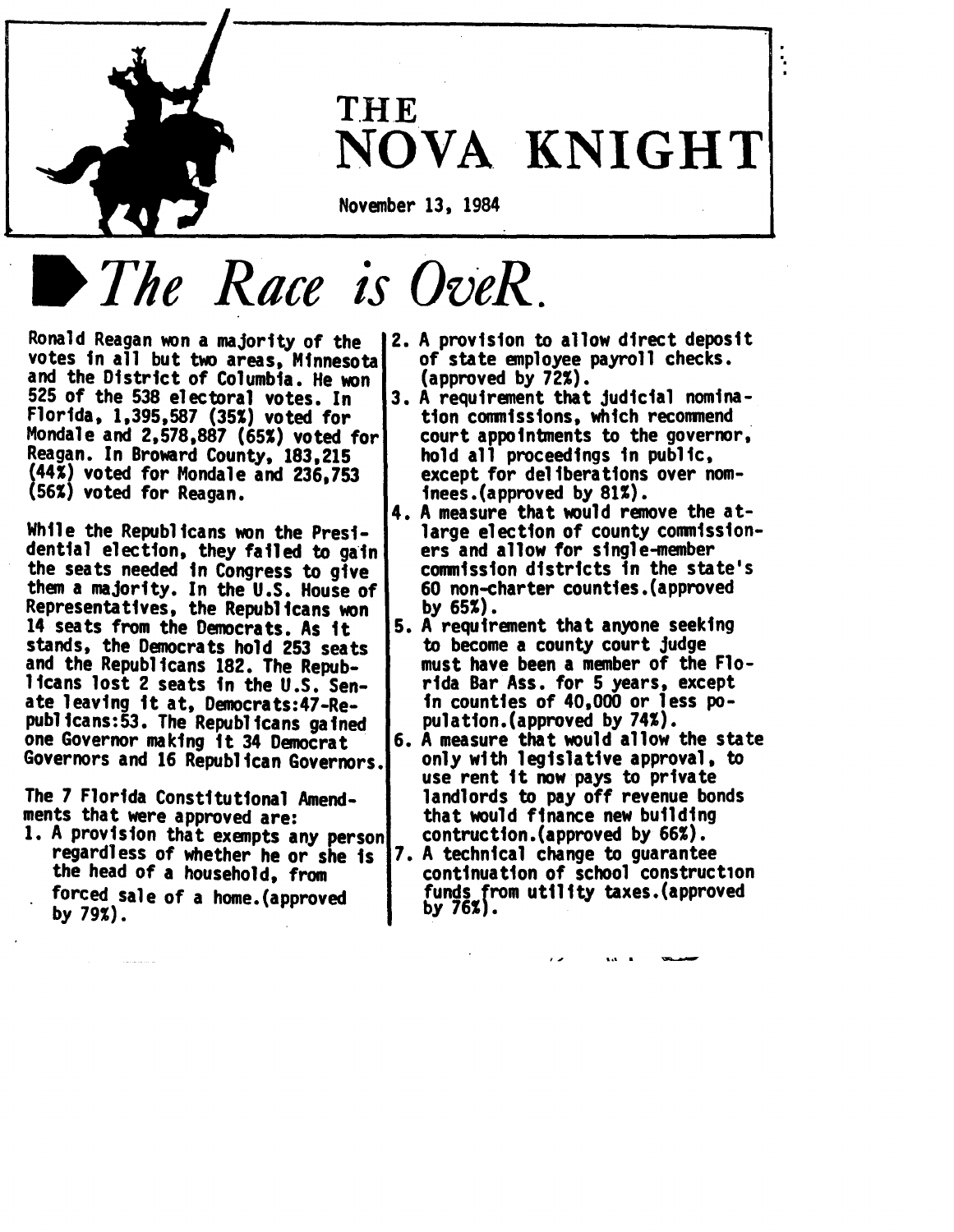# *Editorials-Letters*<br>**A War With Sticks And Stones**

How do the students here and abroad (completely. Yet the one main ques-<br>feel about Nuclear Arms and their tion that is on everyone's mind is, feel about Nuclear Arms and their<br>effects on our society? Are we ready "Why are there so many of those<br>to face the future knowing that we | missiles in the world?" This insane have such a destructive capability?<br>And if the future does seem bright, And if the future does seem bright, |driven mankind into a panic such as<br>how do we as students rid ourselves lthe one in the late 1300's over the how do we as students rid ourselves (the one in the late 1300's over the<br>and our children of this problem? (bubonic plauge. Are we our own wor torld War III will not last fouryears<br>as WW II did. This holocaust will as WW II did. This holocaust will |childrens' future and possibily our<br>cover a span of time of 30-38 min- |own. I don't know how WW III will | cover a span of time of 30-38 min- own. I don't know how WW III will be utes. We are not in an age of con- | fought, but I know that WW. IV will<br>ventional warfare as our fathers | be fought with sticks and stones. were. This new style of warfare will rid man of tanks, planes, guns, trains, ships and even man himself. How would you protect yourself from this attack? If adequate protection,<br>shelter, food, and clothing were<br>available to you and your family, would you try to give aid to others that needed it? What if you were the person who needed such amenittes, would you kill another human being or die trying to get such aid? WOuld you donate your time to help in a clinic for the sick and injured if you were able? These questions paint a ptcture a&out our own. moralsand human nature. '

The many questions that you ask your-<br>self and your friends can be mindboggling and frustrating because no one can aSsuredlY answer them.

(by. Rocky Loiacono) missiles in the world?" This insane<br>buildup of nuclear araments has bubonic plauge. Are we our own worst<br>enemy or are we plain ignorant of our be fought with sticks and stones.





•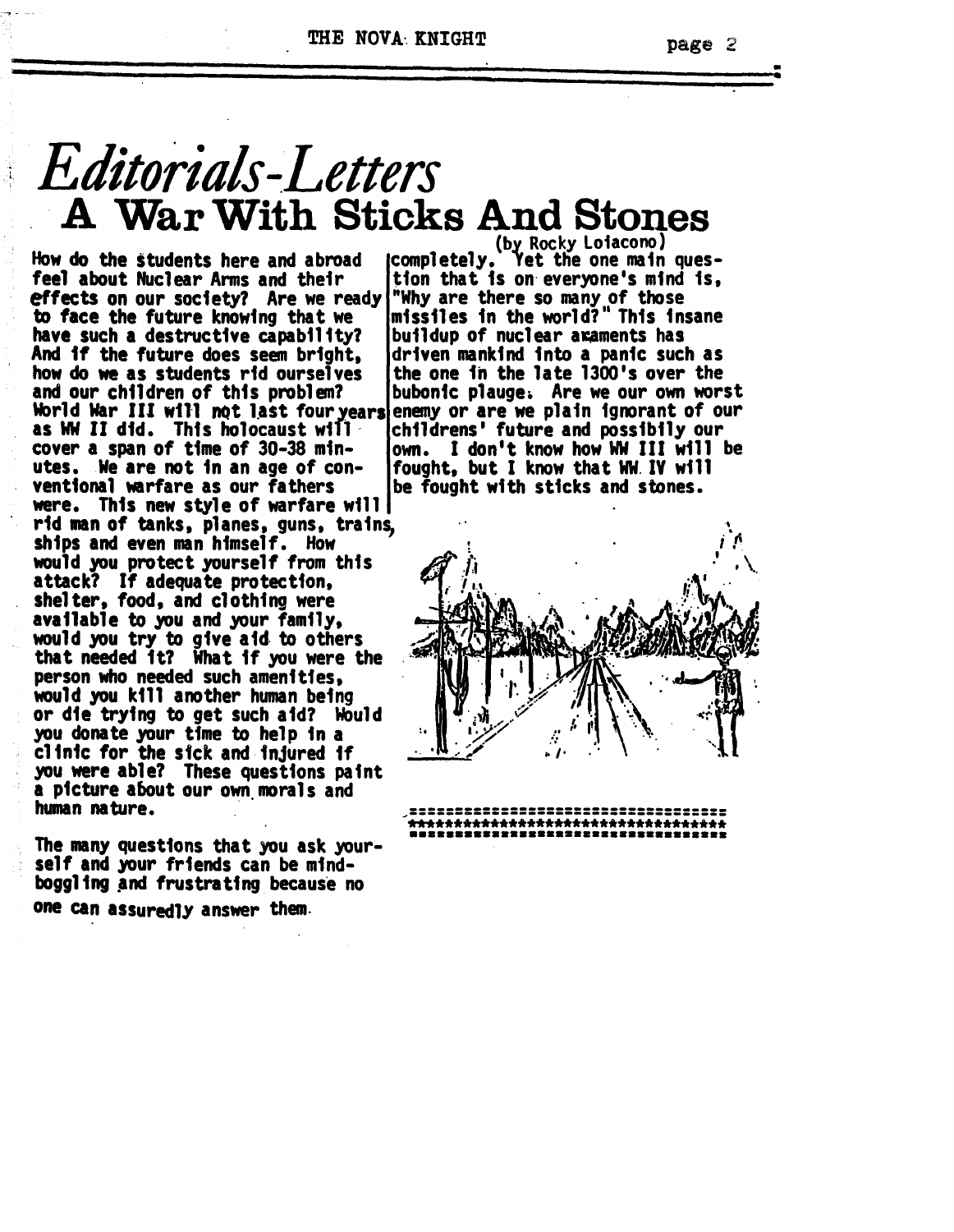Dear Editor,

In last week's "Letter to the Editor", Mr. Artau invited his readers to look for the 1ist of appointments which he posted in the hallway next to room 211. Mr.Artau suggests that this poster has a 1ist of some of the 105 women who "were appointed personally by President Reagan to the very highest positions, compared to only 101 by President Carter." The poster lists 90 of these appointments and my only question to Mr.Artau is: "What is your definition of a high position?"

If you define "high position" as Special Assistant to the President then I agree that Mr. Reagan has "A Great Record". (I would use the word "great" with less enthusiasm than Tony the Tiger, however, and I would feel more comfortable with "Reagan Builds Upon the Previous Administra tion's Achievements.")

It disturbs me that included in the list of <sup>90</sup> women are <sup>17</sup> 'puppet appointments'. (This is my name for advisory positions which offer little opportunity for instituting your own programs.)

To give some balance, let us acknowledge Mr.Reagan's appointments of women to the Director of Peace Corps, and Deputy Director of ACTION. However, is it so remarkable that the following appointments were given to women? Member of the Council on Environmental Quality Member of the National Labor Relations Board Director, Women's Bureau of the Department of Labor Doesn't it make sense to have the largest American "minority" represented on these committees? Why then does the poster, "A Great Record," include these appointments (such as ambassadors and Treasurer of the USA)?

To close, I'd like to hear from Mr.Artau (who undoubtedly has better sources than I have) concerning the 1500 appointments "to important government positions." What is his definition of an i.g.p.? Only 70 of the 90 (78%) of the appointments on the poster meet my definition og an i.g.p., where the appointee can speak her mind, not lose her job, and have sufficient importance to attract media attention to the opinion. To the critical thinker who seeks appointments of substance, at least 20 of Reagan's appointments are puffed rice-- just "snap, crackle and plop".

Yours against the repetition of deluding political hype,

Steve Conger

 $\mathbf{r}$ **KANSING**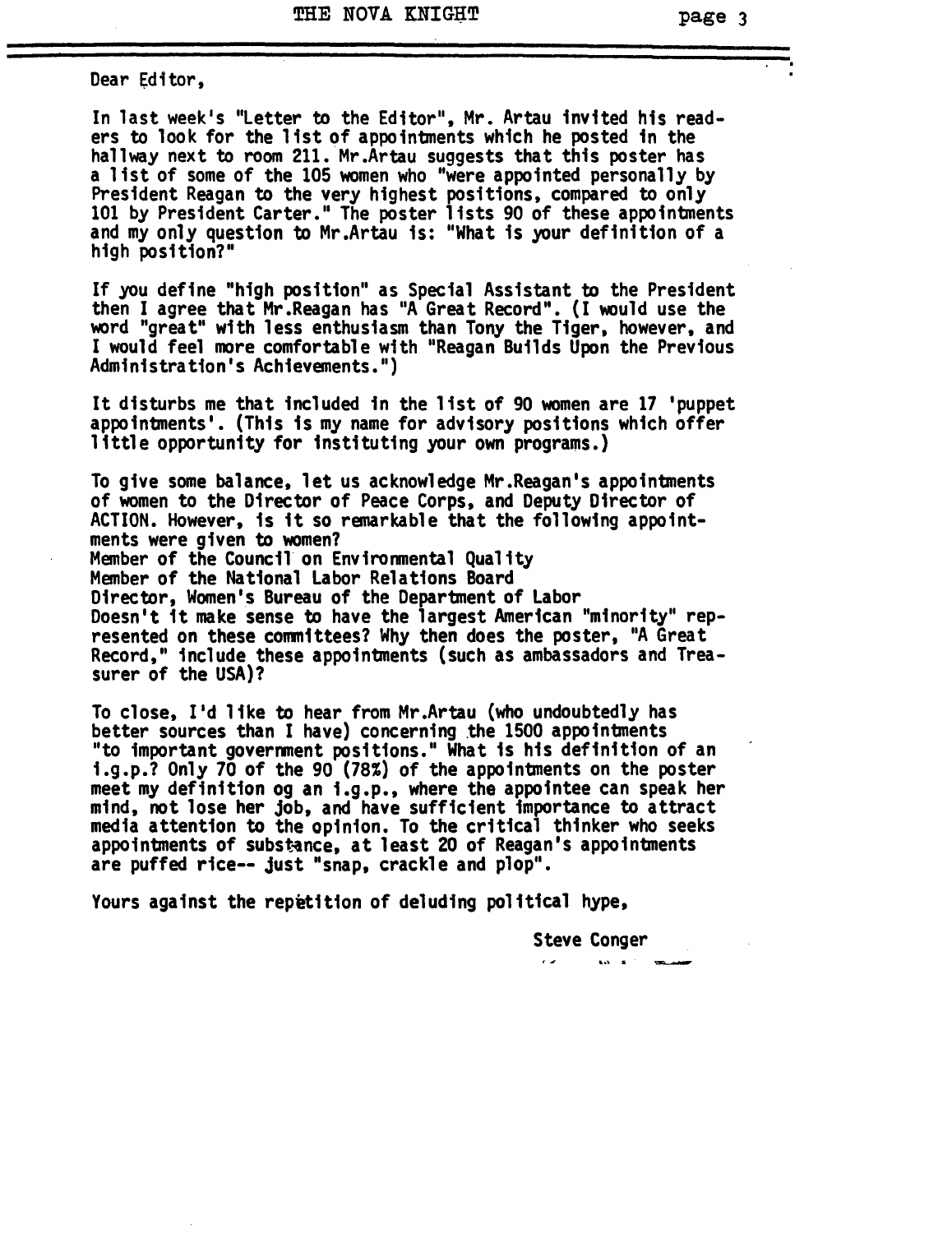*Entertainment*

|           |                    |                     | HOLLYWOOD SPORTATORIUM   |  |
|-----------|--------------------|---------------------|--------------------------|--|
|           |                    |                     | 75 PARK ING FEE INCLUDED |  |
|           |                    |                     | CELLAR DOOR PRESENTS     |  |
|           |                    | <b>BILLY SQUIER</b> |                          |  |
| AND RAIL! |                    |                     |                          |  |
|           |                    |                     | SAT OCT 27 1984 8:00 PM  |  |
|           | <b>BECTION 117</b> |                     | <b>ADULT</b>             |  |
|           | ĸ                  | 1.7                 | $13.75$<br>tax-included  |  |

-Concert

Review-

At 8:10 p.m. Saturday October 27, 1984, Ratt thundered on stage and made its claim at the Hollywood Sportatorium. The lead guitarist jumped around full of life and vigor, and handled his guitar like it was a part of him. His costume was very impressive, with a lot of bandanas!! For an hour, the audience responded with applause and screams. Mainly, Ratt ex-<br>posed its audience to "heavy metal" rock.

Ratt 1eft the stage promising to return next year. As the audience "flicked their bics", and pounded the chairs, Ratt ran back on stage and played their smash hit "Round and Round" as their encore.

The stage was then remodelled by the road crew of Billy Squire. The house lights dimmed and the audience got to thear feet as the feature star of the evening was about to make his entrance. Billy Squire made a dynamic<br>entrance, and his show was stupendous! Billy was a smash, and his sexy body and moves across the stage had the girls in the audience screaming<br>wildly. He played a wide variety of his hits, and the sound of his voice was thrilling! Billy tore the Sportatorium down with four encores, making his performance about two and a half hours. The whole evening was great -- and it took two days for my voice to recover!!

L.A.

| ÷ | DON'T FORGET:                                    |  |
|---|--------------------------------------------------|--|
|   |                                                  |  |
|   | * The ELTON JOHN concert on November 15 and 16 * |  |
|   |                                                  |  |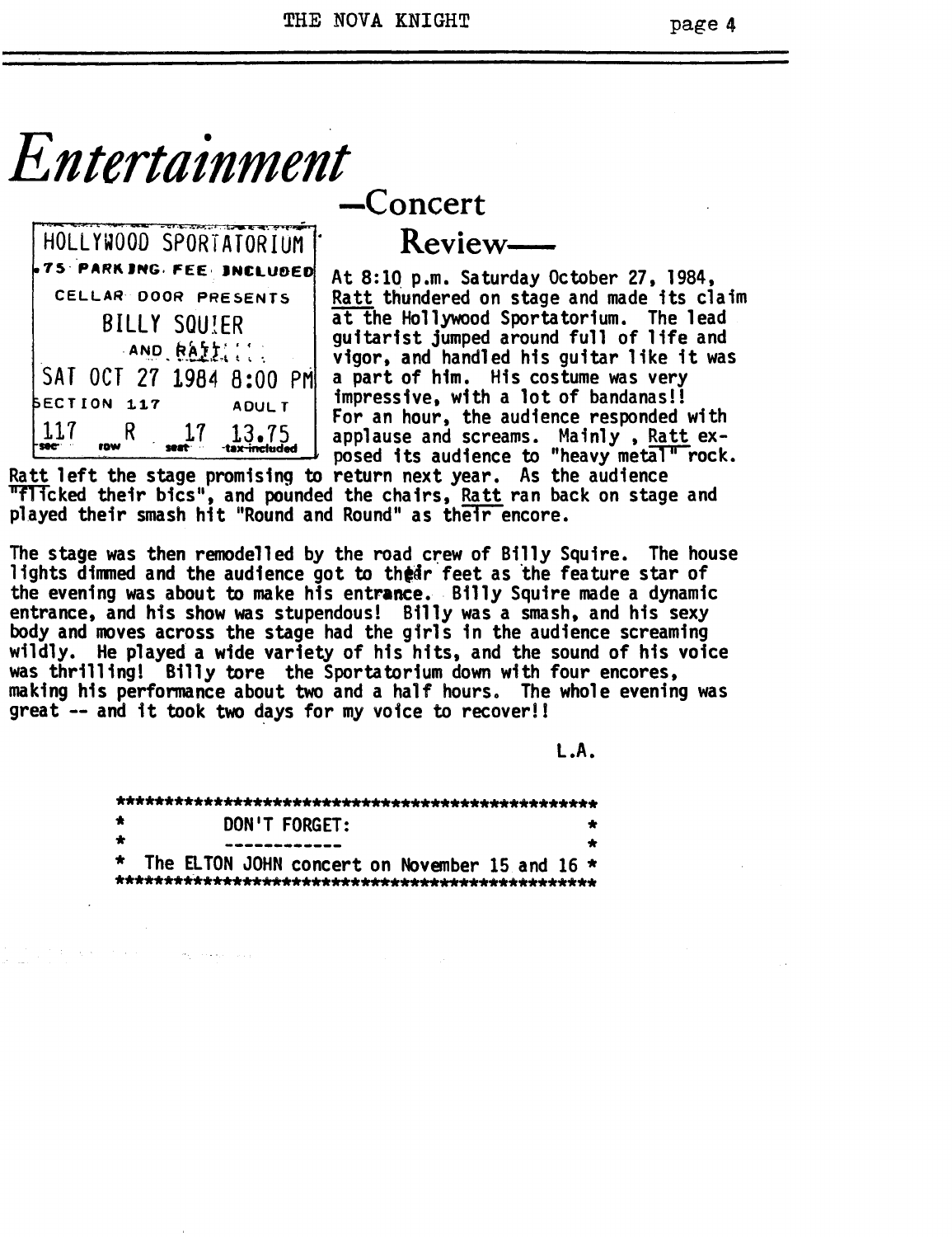THE NOVA KNIGHT

#### page 5

# Sports

| taran Sorry Harsley<br>T. B. T. Caller<br>Blue and White Game<br>November 16<br>Florida Mamorial College<br>November 20<br>Novamber 24<br>Fiad`er<br>November 27<br>St. Thomas University<br>Cecember 1<br>Florida Institute of Technology<br>December 4<br>Barry University<br><b>December 7</b><br>Webber College<br>December 14<br>University of Tampa<br>December 15<br>Rollins Callege . |        | <b>BASKETBALL SCHEDVLE</b><br>3301 College Avenue, Fort Lauderdale, Florida 33314 9 505-475-7500<br>1984-1985 |  |
|-----------------------------------------------------------------------------------------------------------------------------------------------------------------------------------------------------------------------------------------------------------------------------------------------------------------------------------------------------------------------------------------------|--------|---------------------------------------------------------------------------------------------------------------|--|
|                                                                                                                                                                                                                                                                                                                                                                                               |        |                                                                                                               |  |
|                                                                                                                                                                                                                                                                                                                                                                                               | Home   | E:DD:7                                                                                                        |  |
|                                                                                                                                                                                                                                                                                                                                                                                               | Haze   | 7:30cm                                                                                                        |  |
|                                                                                                                                                                                                                                                                                                                                                                                               | Away   | $7:30$ om                                                                                                     |  |
|                                                                                                                                                                                                                                                                                                                                                                                               | Away   | 7 : 30am                                                                                                      |  |
|                                                                                                                                                                                                                                                                                                                                                                                               | Away   | $7:30$ pm                                                                                                     |  |
|                                                                                                                                                                                                                                                                                                                                                                                               | Home.  | 7:30an                                                                                                        |  |
|                                                                                                                                                                                                                                                                                                                                                                                               | Away   | 7:30pm                                                                                                        |  |
|                                                                                                                                                                                                                                                                                                                                                                                               | Away   | $7:30$ om                                                                                                     |  |
|                                                                                                                                                                                                                                                                                                                                                                                               | Anay   | 7:30am                                                                                                        |  |
| <b>Cecember 27-28</b><br>Christmas Tournament at Armstrong<br>State College                                                                                                                                                                                                                                                                                                                   | Away   | TBA                                                                                                           |  |
| Dyke College'<br>January Z                                                                                                                                                                                                                                                                                                                                                                    | Home   | 7:3Ccm                                                                                                        |  |
| January 7<br>Illinois Tech. University                                                                                                                                                                                                                                                                                                                                                        | Home   | $7:3$ Cpm                                                                                                     |  |
| Roberts Wesleyan College<br>January 10                                                                                                                                                                                                                                                                                                                                                        | Home   | 7 : 30 pm                                                                                                     |  |
| January 11<br>Florida Institute of Technology                                                                                                                                                                                                                                                                                                                                                 | Home   | 7:30am                                                                                                        |  |
| Palm Beach Atlantic College<br>January 15                                                                                                                                                                                                                                                                                                                                                     | Away   | 7:30 <sub>pm</sub>                                                                                            |  |
| January 18<br>Flagler College                                                                                                                                                                                                                                                                                                                                                                 | Home   | $7:30$ om                                                                                                     |  |
| January 19<br>Florida International University                                                                                                                                                                                                                                                                                                                                                | Away   | T3A                                                                                                           |  |
| January 23<br>Barry University                                                                                                                                                                                                                                                                                                                                                                | Away   | 7:30 pm                                                                                                       |  |
| January 26<br>Armstrong State College                                                                                                                                                                                                                                                                                                                                                         | Home - | 7:30pm                                                                                                        |  |
| January 29<br>Palm Beach Atlantic College                                                                                                                                                                                                                                                                                                                                                     | Home   | 7:30pm                                                                                                        |  |
| February 2<br>Florida International University                                                                                                                                                                                                                                                                                                                                                | Home   | 7 : 30 pm                                                                                                     |  |
| February 5<br>Florida Memorial College                                                                                                                                                                                                                                                                                                                                                        | Away   | $7:30$ om                                                                                                     |  |
| February 7<br>Eckerd College                                                                                                                                                                                                                                                                                                                                                                  | Hame   | 7 : 30 pm                                                                                                     |  |
| February 11<br>Webber College                                                                                                                                                                                                                                                                                                                                                                 | Hame   | 7 : 30 pm                                                                                                     |  |
| February 20<br>St. Thomas University                                                                                                                                                                                                                                                                                                                                                          |        |                                                                                                               |  |

#### \*\*BASKETBALL\*\*

Nova basketball team is about to start its 1984-'85 season.

There will be season tickets available to the staff and faculty only. Students will be able to watch the games for FREE!!!!  $(Just bring your student ID).$ 

This promises to be Nova's best season so far and student support would certainly be a factor for the team's success.

#### ATTENTION

The Student Athletic Council would like to hold its first meeting on Tuesday, Nov.13 in room 249, at 3:30.

All persons who have signed up and any other students who are interested are welcome

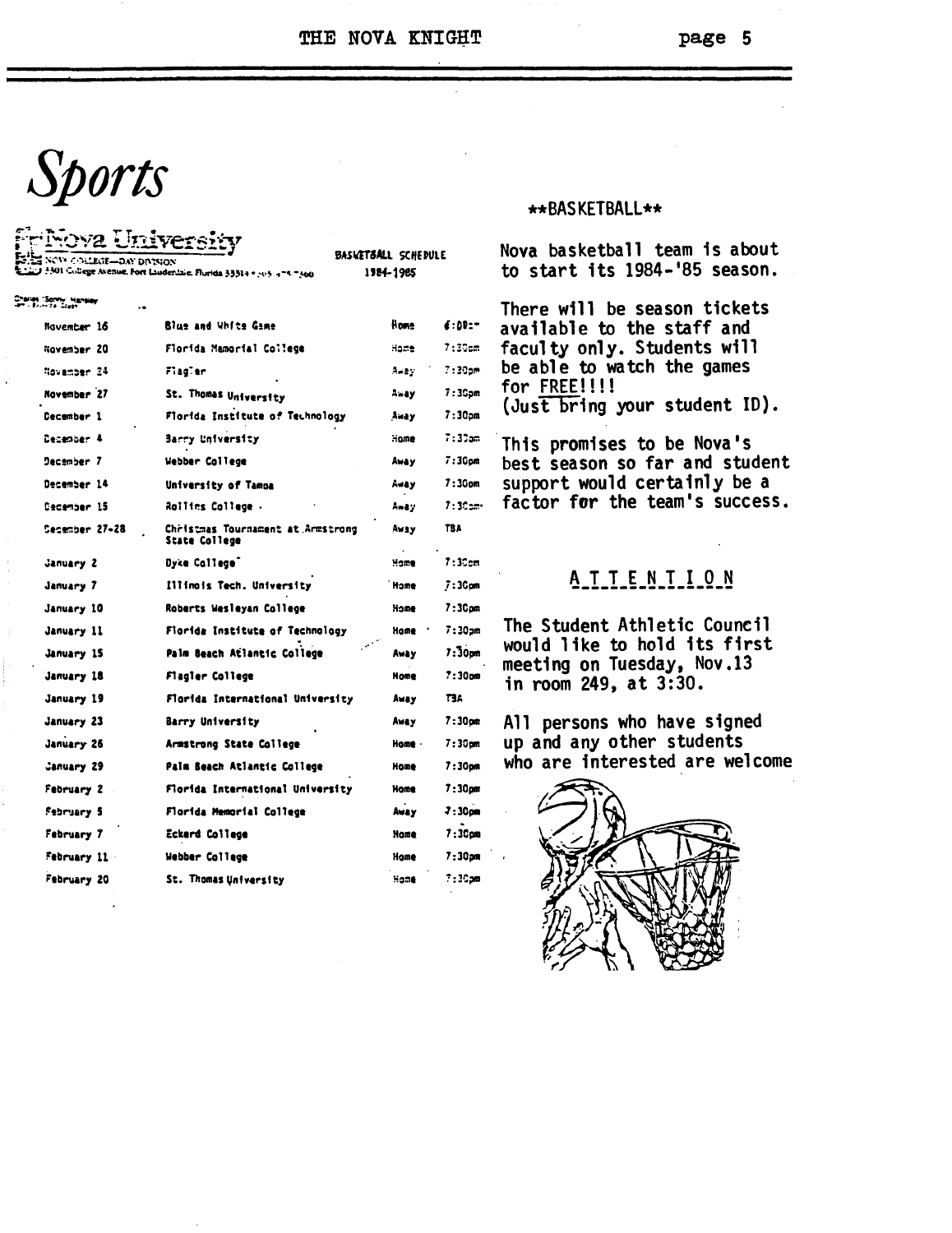

-- \* SKI TRIP' \*

Recently I posted a flyer outside the<br>student lounge concerning a possible ski trip to Aspen, Colorado during<br>Spring Break '85. Dan Sullivan is<br>currently working with representatives and trying to make this possibility a .rea1 ity. Dan has arranged for two representatives, Nigel Fu11ick (Professional Racer & Sports Director of~6urdines Travel) and Karen Ma1ecca; (former member of the U.S. Ski Team), to be at Nova Wednesday November 14, 1984 at 10:00a.m., in the Student Lounge to talk to interested students about the Aspen Ski vacation. We urge<br>all people interested , to attend this presentation. We are also strongly considering a ski club.<br>Money raised by persons within the Weil~ yes, tbe *Idea IS* lIot to faD, bllt.:. i~lo ney ra <sup>i</sup> s~d by persons wi thin the . . " . I'ki club wl11 be put toward the

Colorado ski vacation. On Wenesday, November 14, 1984, a sign up sheet will be posted outside the Student Lounge for all interested students who wish to join the Nova Ski Club. Dan and I wwill contact any interested people who sign up <u>shortly</u> after Wednesday so that we can arrange our first meeting and get some fund raising events going before Christmas. If enough people sign up, and we start some fund raising projects, we should have enough money to help lower everyone's expenses for the trip.<br>Please get involved, and come to the presentation on Wednesday. What could be better than an Easter vacation in Colorado skiing you buns off!!

L. A·

#### ATTENTION \*\*

#### UNDERGRADUATE FINANCIAL AID RECIPIENTS

Have you received aid in excess of your tuition, and would like to request a refund? If so, you need to stop by the financial aid office (Room 225), and sign the refund request form. Processing of refunds by the Comptrollers office, can take up to three weeks, so stop by soon.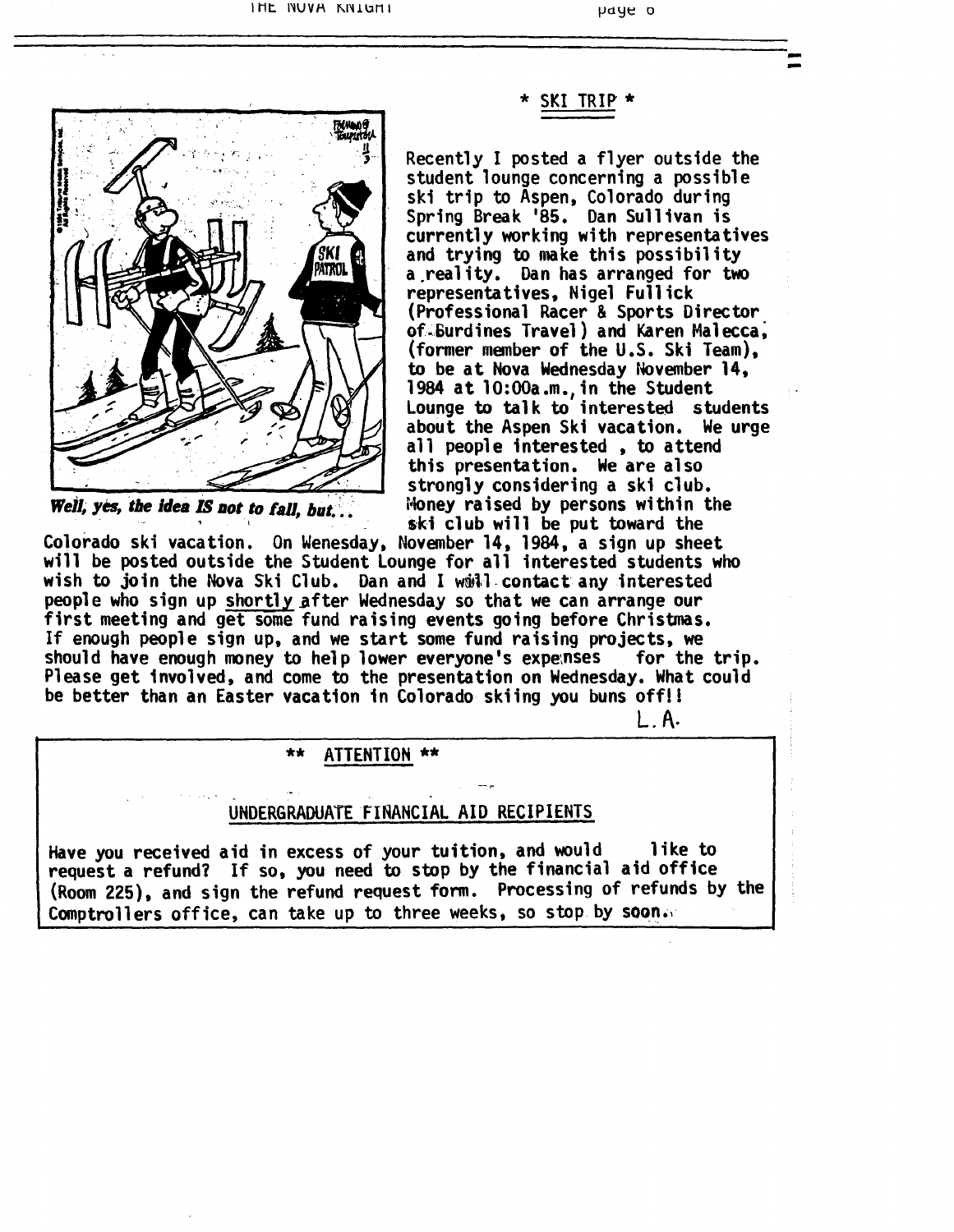Artists Corner

THE CRUSADE OF THE NOVA KNIGHT

At the end of our last episode, Sammy Joe was left in horror as she saw the Black Invader thrust his evil sword into Studley Knight...

... Scooting sideways, Studley exclaims. "Ha! Black Knight, you missed.<br>All you nicked was my love<br>handle--take that!!" Upon shouting these words, Studley feels a surge of energy running through his body (after taking Dexatrim to get rid of his love handles. Thrashing his Nova Star Sword, Studley Knight jumps at the Black Invader. The **Black Invader sees Studley** 

Knight's new burst of energy, runs to the dinner bell, and sounds the alarm for his slimy, sleezy, stupid, servants to come and help him.<br>Studley, taking advantage of the artificial burst of energy, leeps from the Black Invader and runs toward the entrance where the slimy, sleezy servants are about to appear. In the commotion, Studley forgets about his trousers. and oops! There they go again! Down around the knees! Luckily the first slimy, sleezy, stupid servant trips on the suspender strap of Studley's trousers, and Studley with a mighty blow from the Nova Star Sword terminates the servant. Yanking his trousers into place, and wishing he had a safety pin, Studiey turns around just as the Black Invader runs away toward Sammy Joe's cell. Studley, using his acrobatic skills from Richard Simmon's "Spa & Gym", makes a double flip in the air, lands in front of the Black Invader, and pins him against the wall. Suddenly, seven slimy sleezy, stupid servants come charging through the door. Whatever will Studley Knight do? Tune in next week for the next episode of the ... Crugade of the Nova Knight!!!

page 7

[PART 2]